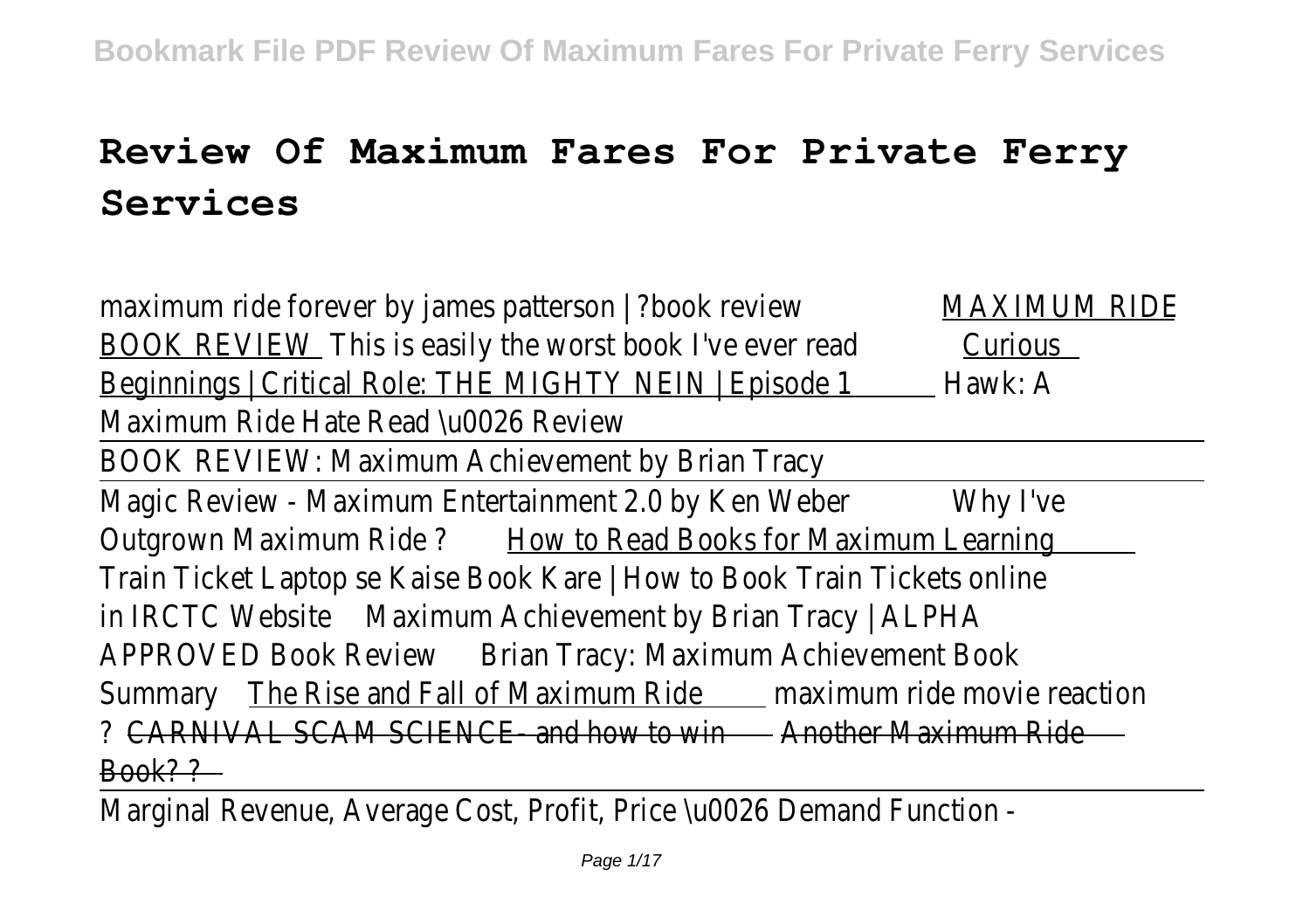Calculus maximum ride comic review ? IRCTC SBI Rupay Credit Card Benefits \u0026 Features | Apply IRCTC SBI Card Selltm pe Flight tickets book kaise Kare ? Review Of Maximum Fares For to review the Maximum Fare Structure for Taxis and to fix a date from which 1.2 to agree to establish a short term Ad Hoc Sub-committee to meet with representatives of the taxi trade to discuss...

CIVIC GOVERNMENT (SCOTLAND) ACT REVIEW OF MAXIMUM FARE ... Since then, a Maximum Taxi Fare Review has been carried out approximately every two years to assess any adjustments in changes in the operating costs and market environment facing the taxi industry. The National Transport Authority (NTA) has been responsible for carrying out the Maximum Taxi Fare Reviews since 2011.

2019 National Maximum Taxi Fare Review

Reviews took place in 2008 (8.3% increase in the maximum taxi fares), in 2010 and in 2012, neither resulted in a change to the fare levels. As two years has elapsed since the last fares assessment, a review of today's taxi fares is currently being designed and the initial analysis carried out. Page 2/17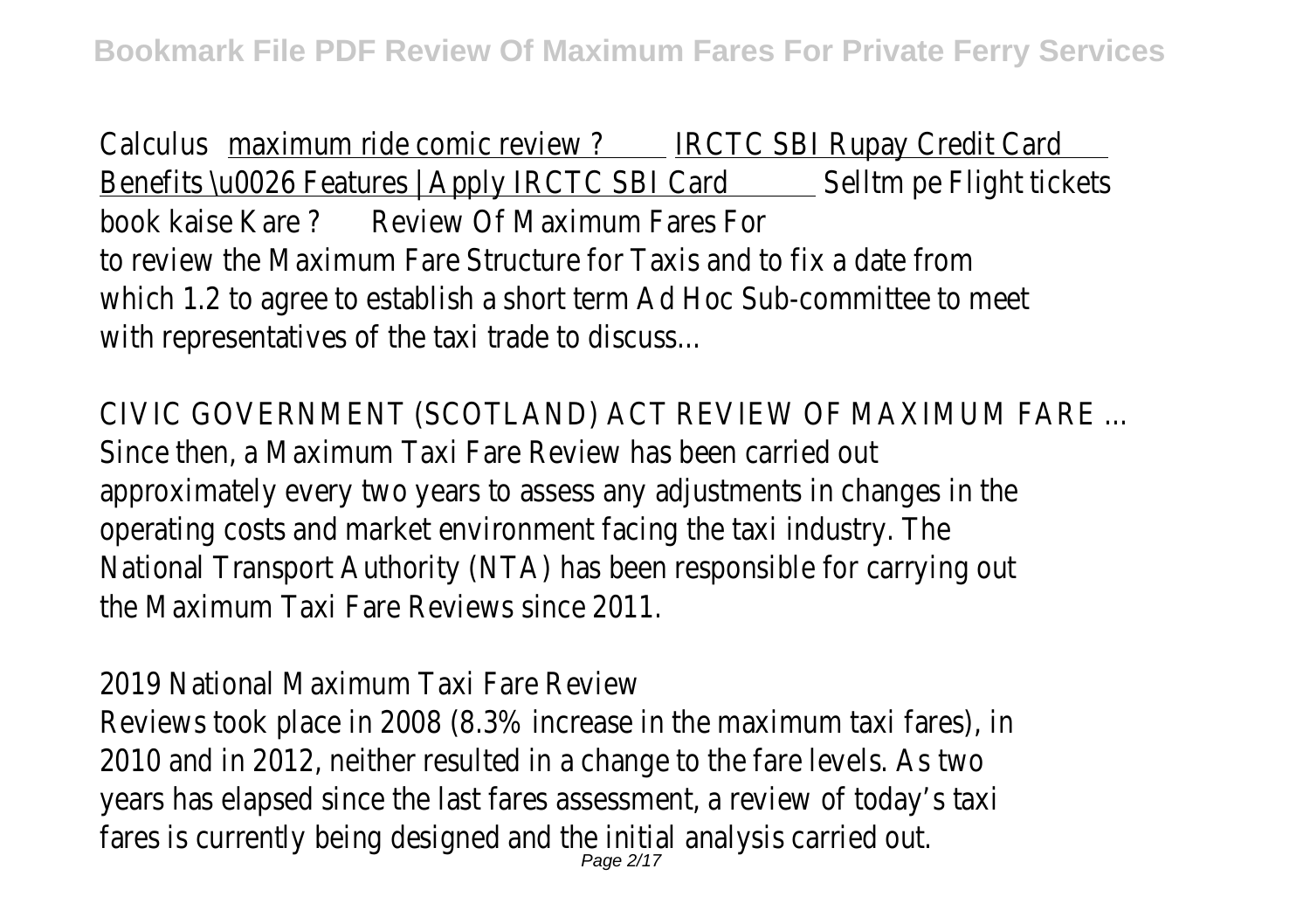Maximum Fares Review 2014 - National Transport REVIEW OF MAXIMUM TAXI FARES CIVIC GOVERNMENT (SCOTLAND) ACT 1982 1. BACKGROUND 1.1 Local authorities are required to fix maximum fares and other charges in connection with the hire of taxis operating in their area and to review the scales for taxi fares and other charges at regular intervals. The last review

REVIEW OF MAXIMUM TAXI FARES CIVIC GOVERNMENT (SCOTLAND ... Read PDF Review Of Maximum Fares For Private Ferry Servicesfares were increased by 3.2 per cent on average in February 2018. 2019 National Maximum Taxi Fare Review Review of maximum fares for private ferry services IPART 1 1 Introduction IPART has begun a review to determine maximum fares for seven private ferry Page 5/28

Review Of Maximum Fares For Private Ferry Services 3. DECISION ON REVIEW 3.1 Members are now to review the matter of taxi fares. Members are reminded that in fixing new fares or confirming the existing fare they are fixing a maximum fare that can be charged for the Page 3/17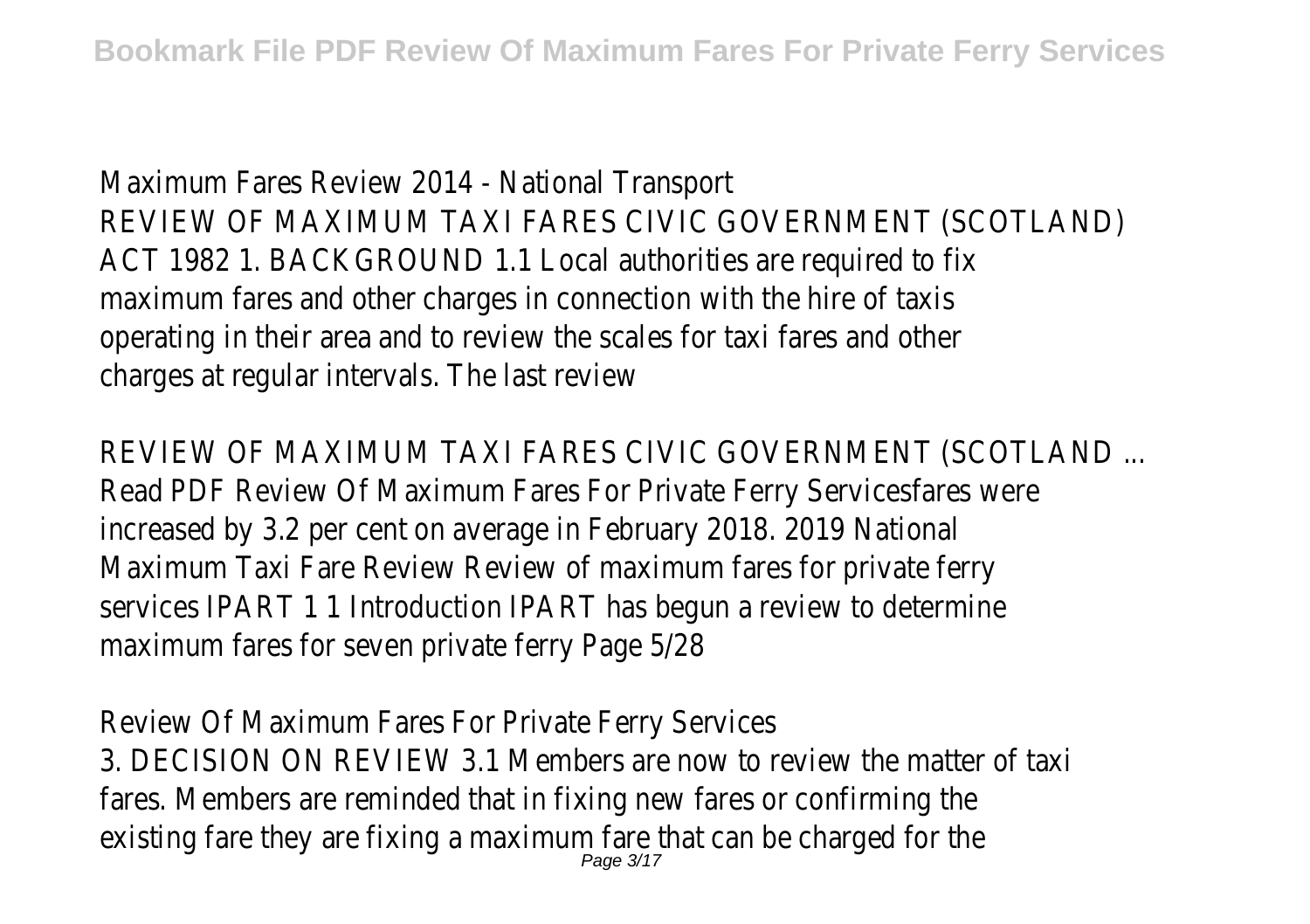hire of a taxi and that taxi operators or drivers are free to charge any lesser amount up to and including the maximum fixed.

REVIEW OF MAXIMUM TAXI FARES CIVIC GOVERNMENT (SCOTLAND ... We are required to review and set the maximum fares that commercial passenger vehicles can charge for unbooked trips every two years. On 8 September 2020, we released our Unbooked taxi fare review 2020 - final decision and price determination. Our decision is to keep maximum fares unchanged

Unbooked taxi fare review 2020 | Essential Services Commission for a review of the hackney carriage maximum fare structure. The previous increase in fares was in March 2015. Cabinet is requested to consider the options outlined and resolve whether the maximum hackney carriage fare structure be varied to increase fares and if an increase is agreed the level of that increase. The options are:

B O S T O N Review of maximum fares for private ferry services IPART 1 1 Introduction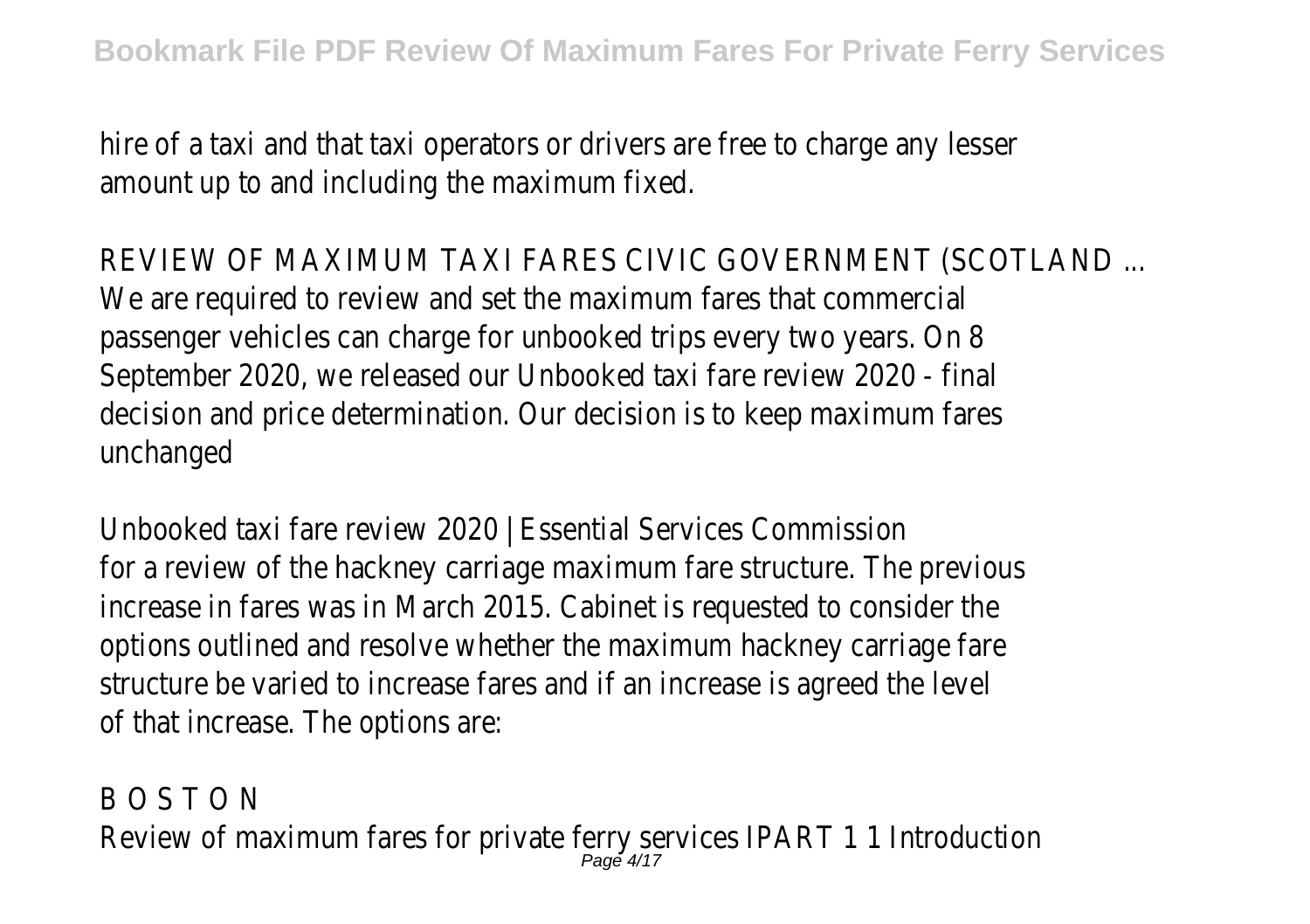IPART has begun a review to determine maximum fares for seven private ferry operators that hold service contracts with Transport for NSW (TfNSW) under the Passenger Transport Act 1990. Each operator services a distinct route or routes in the Sydney, Central Coast and

Review of maximum fares for private ferry services Review of maximum fares for private ferry services and the Stockton ferry service for 2015 IPART 1 1 Executive summary The Independent Pricing and Regulatory Tribunal of New South Wales (IPART) is currently reviewing the maximum fares for seven private ferry operators that provide regular passenger ferry services1 under contract to Transport for NSW

Review of maximum fares for private ferry services and the ... Review of maximum fares for private ferry services IPART 1 1 Introduction IPART has begun a review to determine maximum fares for seven private ferry operators that hold service contracts with Transport for NSW (TfNSW) under the Passenger Transport Act 1990. Each operator services a distinct route or routes in the Sydney, Central Coast and Review of maximum fares for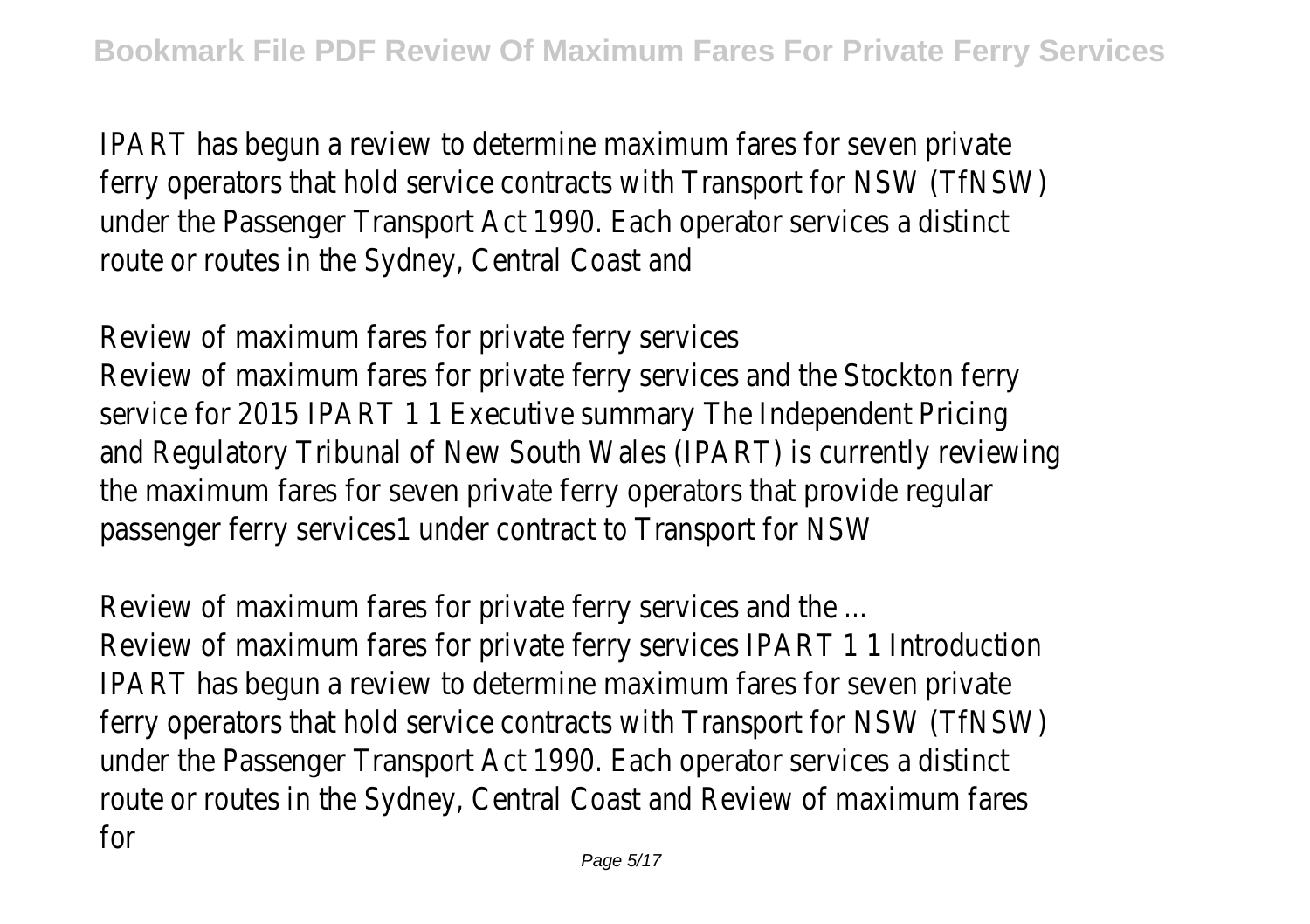Review Of Maximum Fares For Private Ferry Services The 'Fares and ticketing review' sets out the government's vision for a modern, customer-focused fares and ticketing system aimed at encouraging even more people to travel by rail and ensuring they...

# The future of rail fares - GOV.UK

2.3 Previous National Maximum Taxi Fare Reviews In 2008, following an observed increase of 8.3% in the TCI, an increase of 8.3% was applied to fare levels, together with the introduction of special premium rates during the Christmas period and New Year's Eve. The 2010 Maximum Fare Review recommended that no change should be made to the 2008

2017 National Maximum Taxi Fare Review

For this review, we released a consultation paper, draft decision and final decision containing our analysis of fares. We also released our first determination on maximum fares for unbooked services with our final decision. We are required to review the maximum fares at least every two years. Read about how we regulate commercial passenger ... Page 6/17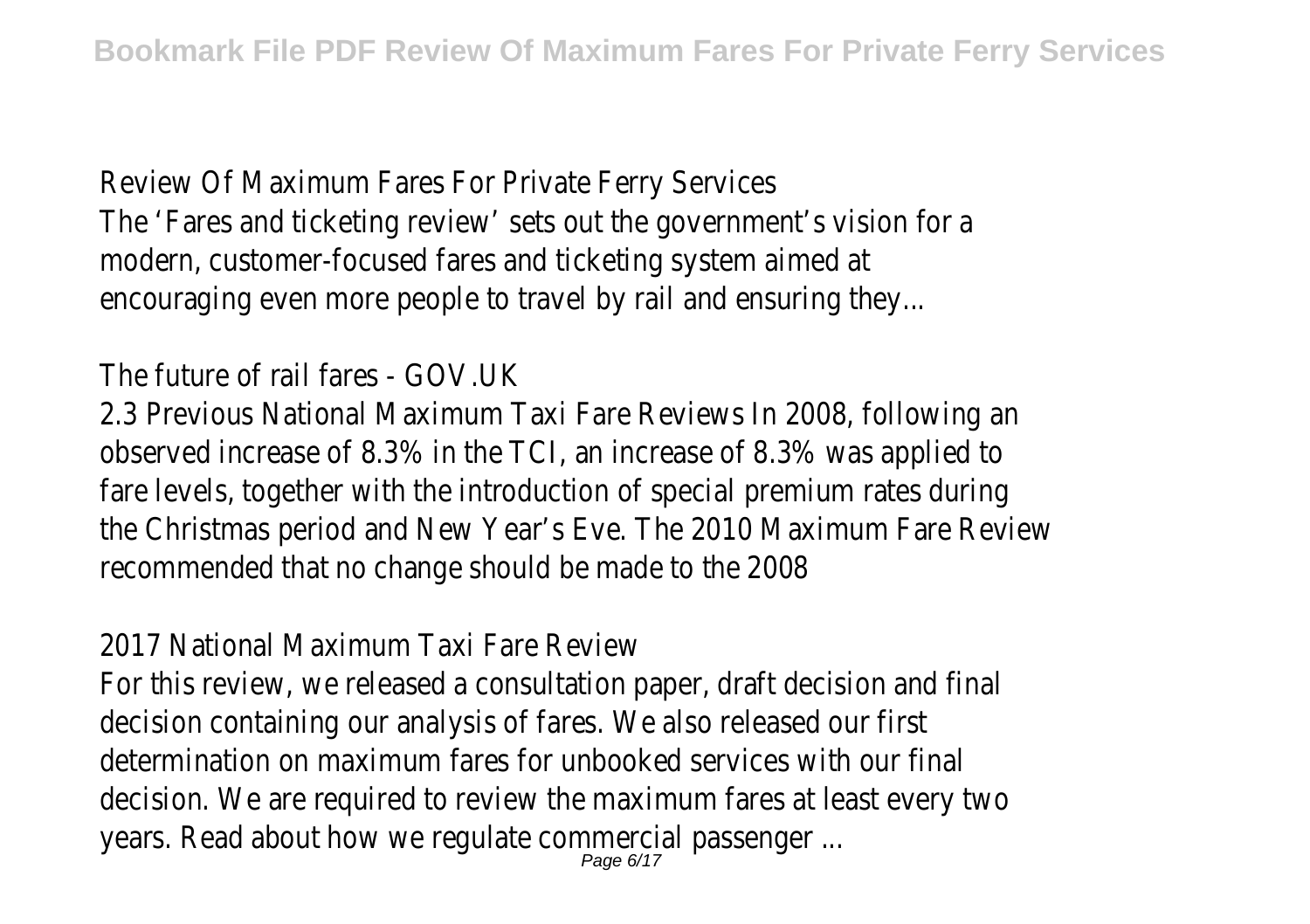Unbooked commercial passenger vehicle fare review 2018 ... You may be eligible for free travel or discounts off your fares. Contactless and Oyster account. Get an account to manage your travel quickly and easily. Also on this site. Conditions of Carriage; Contact us. We're open from 08:00 to 20:00, 7 days a week. Chat On Facebook or Twitter. Call Charges apply 0343 222 1234

#### Fares - Transport for London

Review of Maximum Opal Fares Independent Pricing and Regulatory Tribunal PO Box K35 HAYMARKET POST SHOP NSW 1240 Dear Tribunal Members for this review, Thank you for the opportunity to comment on the review to be conducted by the Independent Pricing and Regulatory Tribunal (IPART) into the Maximum OPAL Fares that will apply from 2020 to 30 June

IPART Issues Paper Maximum Opal Fares 2020-2024 BusNSW ... Rail fares and ticketing review Published 8 March 2012 Last updated 9 October 2013 — see all updates. From: Department for Transport. This was published under the 2010 to 2015 Conservative and ... Page 7/17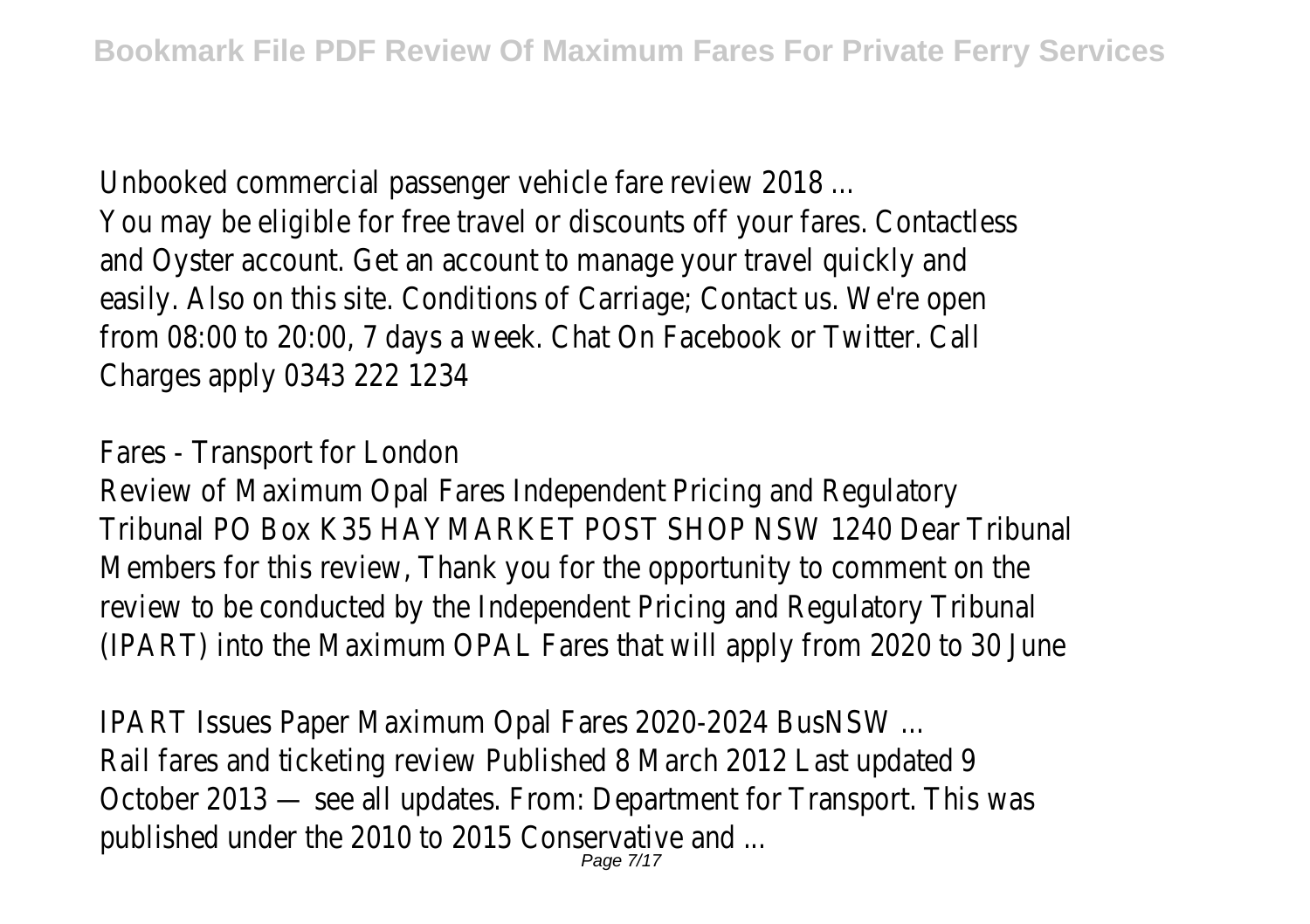#### Rail fares and ticketing review - GOV.UK

Members may wish to note that the council cannot set a maximum fare structure for private hire vehicles. 1.4 The last increase in the fare structure was March 2015. At the time of the previous fare review there was an increase in the fares for longer journeys (between 5.56% and

#### B O S T O N

Maintaining a reasonable progression of fare with journey length. The previous taxi fares and tariff review resulted in a proposed decrease of average taxi fares by 0.1 per cent. However, as this change was so small, it was decided that we would freeze taxi fares and the 0.1 per cent decrease would be deferred until April 2016. This

Taxi Fare and Tariff review 2016 - TfL Consultations Since then, a Maximum Fare Review has been carried out approximately every two years to allow adjustments for changes in the operating costs and market environment facing the taxi industry. The National Transport Authority (NTA) has been responsible for carrying out the reviews since  $_{\tiny{Page\ 8/17}}$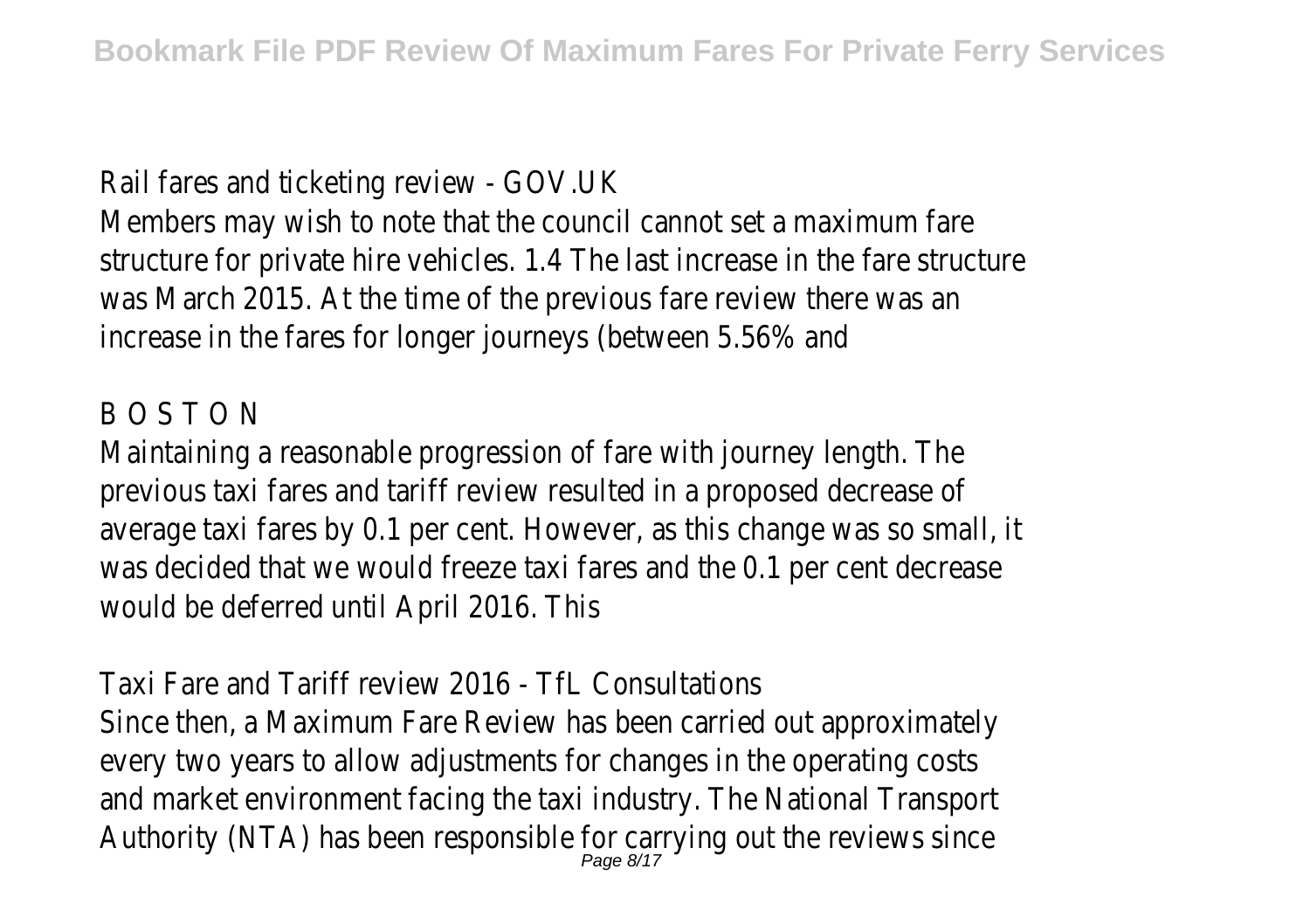2011. As part of the Maximum Fare Review in 2014, the various ...

maximum ride forever by james patterson | ?book review MAXIMUM RIDE BOOK REVIEW This is easily the worst book I've ever read Curious Beginnings | Critical Role: THE MIGHTY NEIN | Episode 1 \_\_ Hawk: A Maximum Ride Hate Read \u0026 Review

BOOK REVIEW: Maximum Achievement by Brian Tracy

Magic Review - Maximum Entertainment 2.0 by Ken Weber Why I've Outgrown Maximum Ride ? How to Read Books for Maximum Learning Train Ticket Laptop se Kaise Book Kare | How to Book Train Tickets online in IRCTC Website Maximum Achievement by Brian Tracy | ALPHA APPROVED Book Review Brian Tracy: Maximum Achievement Book Summary The Rise and Fall of Maximum Ride maximum ride movie reaction ? CARNIVAL SCAM SCIENCE- and how to win - Another Maximum Ride  $Book??$ 

Marginal Revenue, Average Cost, Profit, Price \u0026 Demand Function - Calculus <u>maximum ride comic review ? IRCTC SBI Rupay Credit Card</u>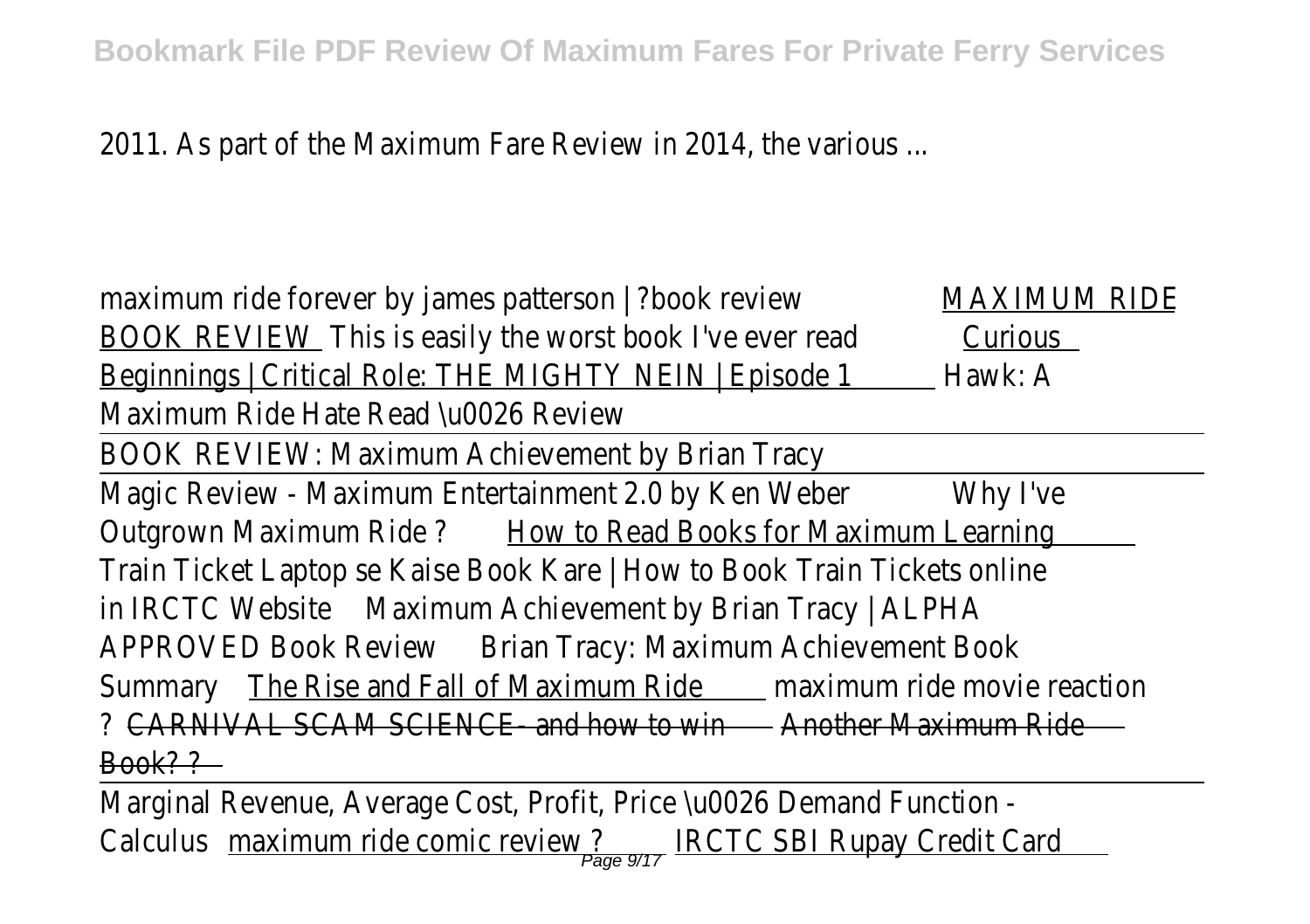Benefits \u0026 Features | Apply IRCTC SBI Card Selltm pe Flight tickets book kaise Kare ? Review Of Maximum Fares For to review the Maximum Fare Structure for Taxis and to fix a date from which 1.2 to agree to establish a short term Ad Hoc Sub-committee to meet with representatives of the taxi trade to discuss...

CIVIC GOVERNMENT (SCOTLAND) ACT REVIEW OF MAXIMUM FARE ... Since then, a Maximum Taxi Fare Review has been carried out approximately every two years to assess any adjustments in changes in the operating costs and market environment facing the taxi industry. The National Transport Authority (NTA) has been responsible for carrying out the Maximum Taxi Fare Reviews since 2011.

2019 National Maximum Taxi Fare Review

Reviews took place in 2008 (8.3% increase in the maximum taxi fares), in 2010 and in 2012, neither resulted in a change to the fare levels. As two years has elapsed since the last fares assessment, a review of today's taxi fares is currently being designed and the initial analysis carried out.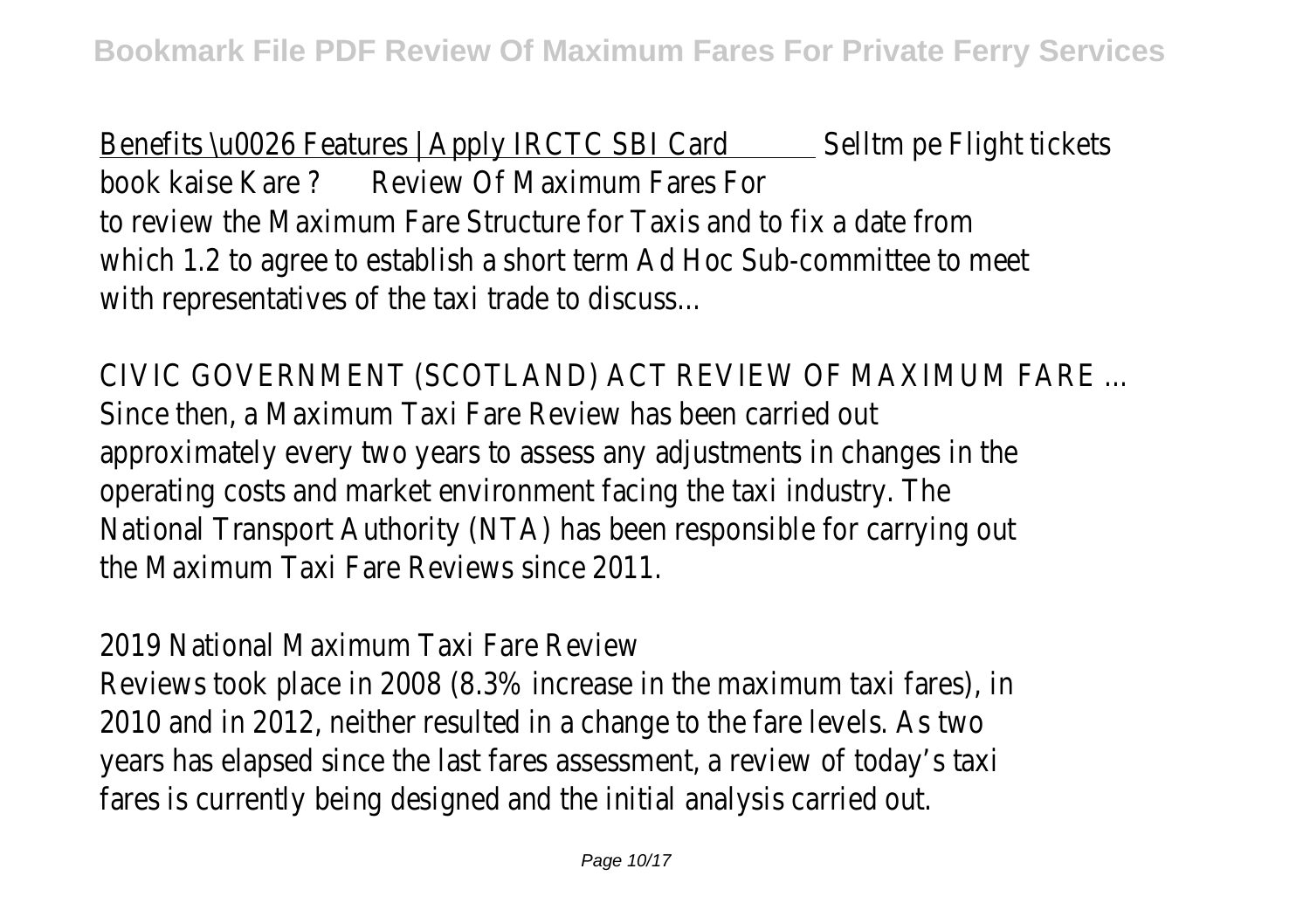Maximum Fares Review 2014 - National Transport REVIEW OF MAXIMUM TAXI FARES CIVIC GOVERNMENT (SCOTLAND) ACT 1982 1. BACKGROUND 1.1 Local authorities are required to fix maximum fares and other charges in connection with the hire of taxis operating in their area and to review the scales for taxi fares and other charges at regular intervals. The last review

REVIEW OF MAXIMUM TAXI FARES CIVIC GOVERNMENT (SCOTLAND ... Read PDF Review Of Maximum Fares For Private Ferry Servicesfares were increased by 3.2 per cent on average in February 2018. 2019 National Maximum Taxi Fare Review Review of maximum fares for private ferry services IPART 1 1 Introduction IPART has begun a review to determine maximum fares for seven private ferry Page 5/28

Review Of Maximum Fares For Private Ferry Services 3. DECISION ON REVIEW 3.1 Members are now to review the matter of taxi fares. Members are reminded that in fixing new fares or confirming the existing fare they are fixing a maximum fare that can be charged for the hire of a taxi and that taxi operators or drivers are free to charge any lesser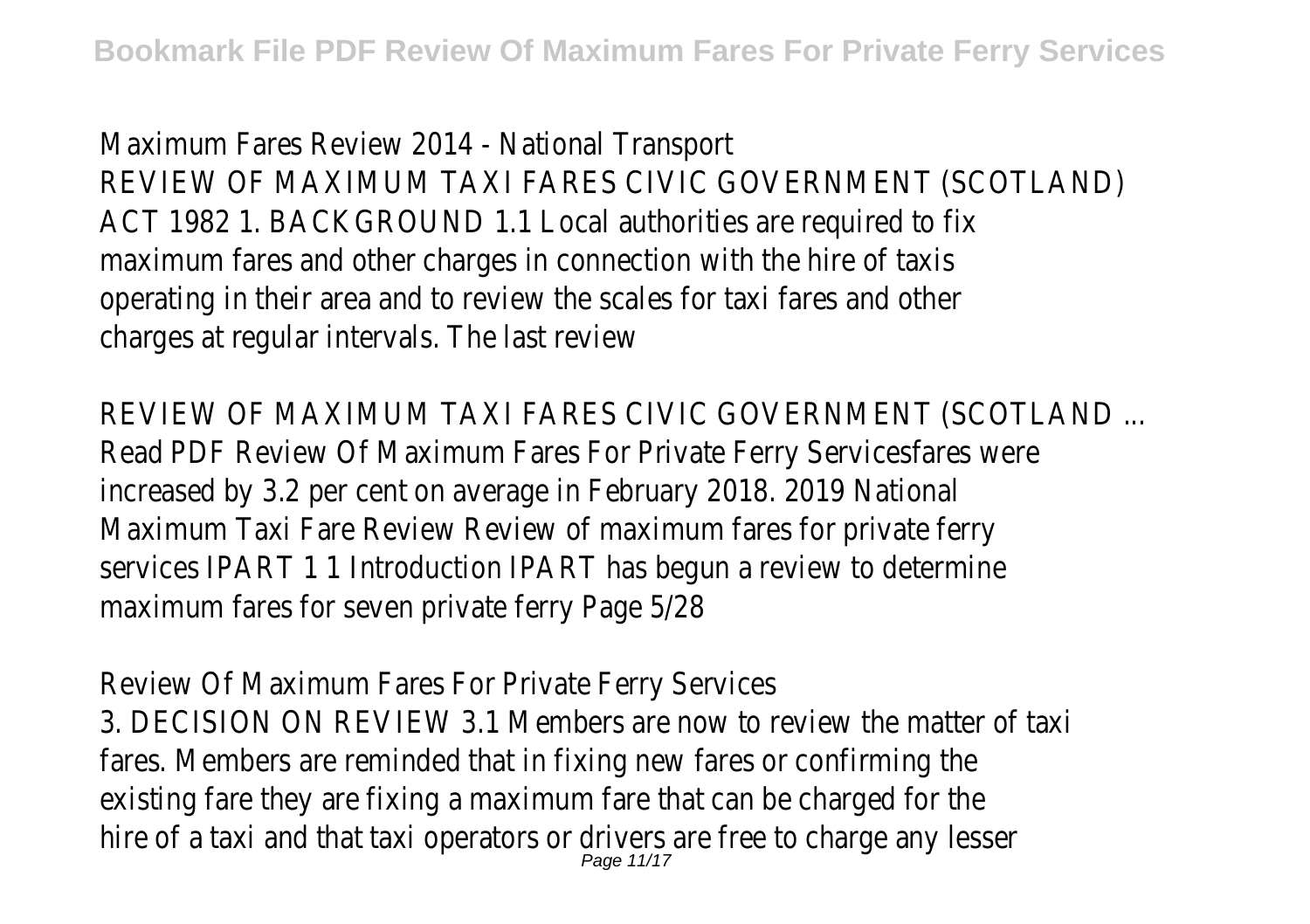amount up to and including the maximum fixed.

REVIEW OF MAXIMUM TAXI FARES CIVIC GOVERNMENT (SCOTLAND ... We are required to review and set the maximum fares that commercial passenger vehicles can charge for unbooked trips every two years. On 8 September 2020, we released our Unbooked taxi fare review 2020 - final decision and price determination. Our decision is to keep maximum fares unchanged

Unbooked taxi fare review 2020 | Essential Services Commission for a review of the hackney carriage maximum fare structure. The previous increase in fares was in March 2015. Cabinet is requested to consider the options outlined and resolve whether the maximum hackney carriage fare structure be varied to increase fares and if an increase is agreed the level of that increase. The options are:

B O S T O N Review of maximum fares for private ferry services IPART 1 1 Introduction IPART has begun a review to determine maximum fares for seven private Page 12/17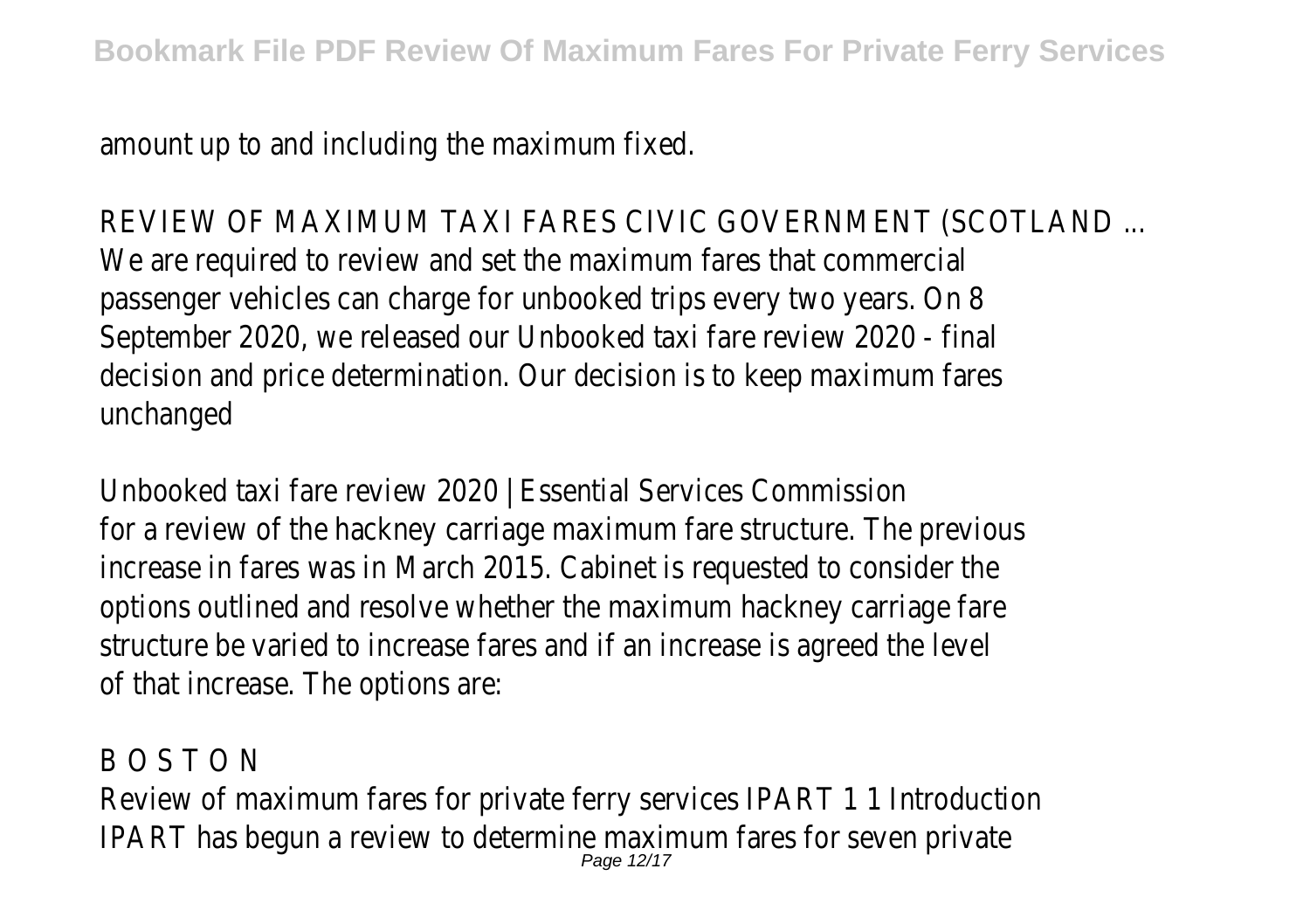ferry operators that hold service contracts with Transport for NSW (TfNSW) under the Passenger Transport Act 1990. Each operator services a distinct route or routes in the Sydney, Central Coast and

Review of maximum fares for private ferry services Review of maximum fares for private ferry services and the Stockton ferry service for 2015 IPART 1 1 Executive summary The Independent Pricing and Regulatory Tribunal of New South Wales (IPART) is currently reviewing the maximum fares for seven private ferry operators that provide regular passenger ferry services1 under contract to Transport for NSW

Review of maximum fares for private ferry services and the ... Review of maximum fares for private ferry services IPART 1 1 Introduction IPART has begun a review to determine maximum fares for seven private ferry operators that hold service contracts with Transport for NSW (TfNSW) under the Passenger Transport Act 1990. Each operator services a distinct route or routes in the Sydney, Central Coast and Review of maximum fares for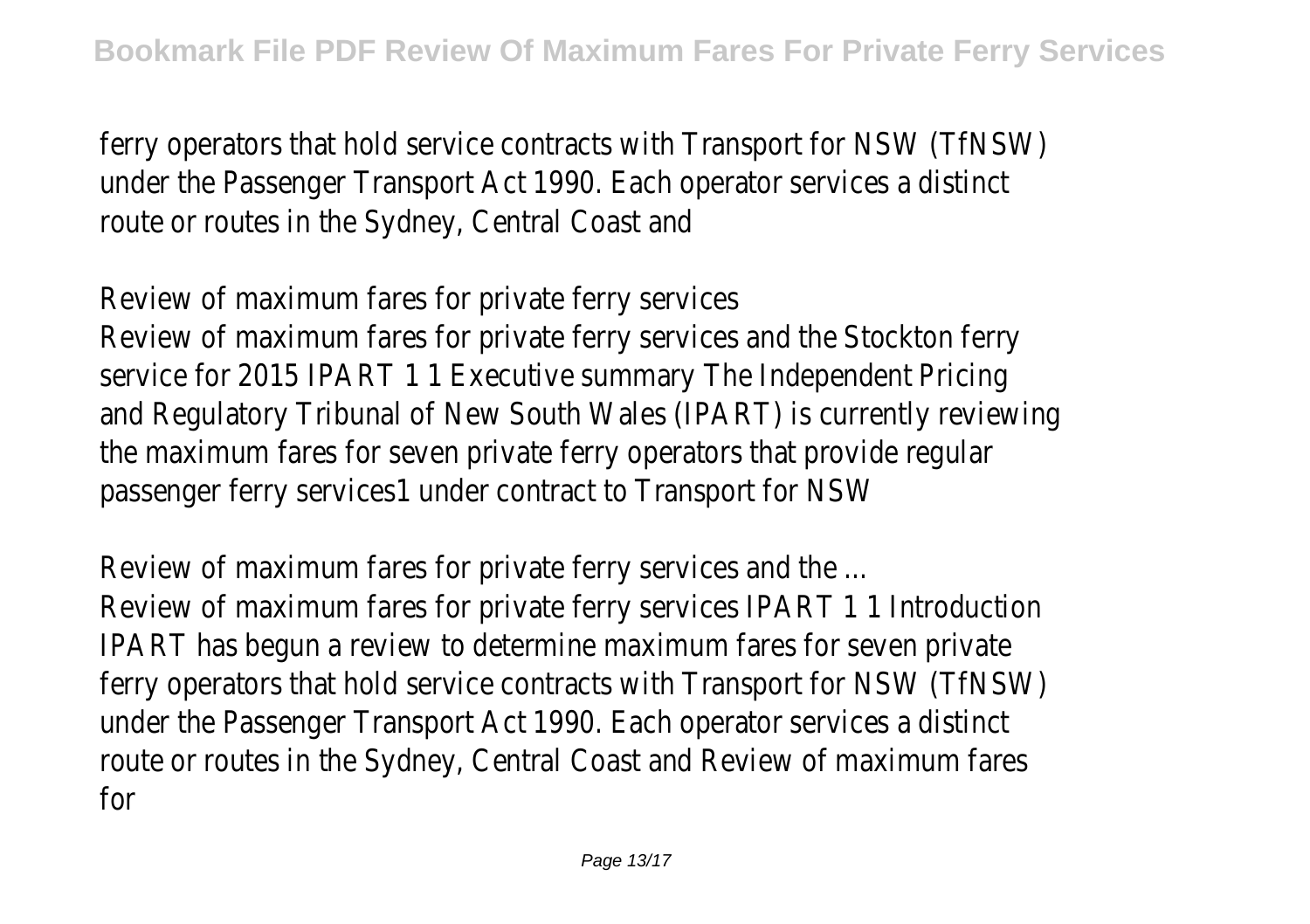Review Of Maximum Fares For Private Ferry Services The 'Fares and ticketing review' sets out the government's vision for a modern, customer-focused fares and ticketing system aimed at encouraging even more people to travel by rail and ensuring they...

The future of rail fares - GOV.UK

2.3 Previous National Maximum Taxi Fare Reviews In 2008, following an observed increase of 8.3% in the TCI, an increase of 8.3% was applied to fare levels, together with the introduction of special premium rates during the Christmas period and New Year's Eve. The 2010 Maximum Fare Review recommended that no change should be made to the 2008

2017 National Maximum Taxi Fare Review

For this review, we released a consultation paper, draft decision and final decision containing our analysis of fares. We also released our first determination on maximum fares for unbooked services with our final decision. We are required to review the maximum fares at least every two years. Read about how we regulate commercial passenger ...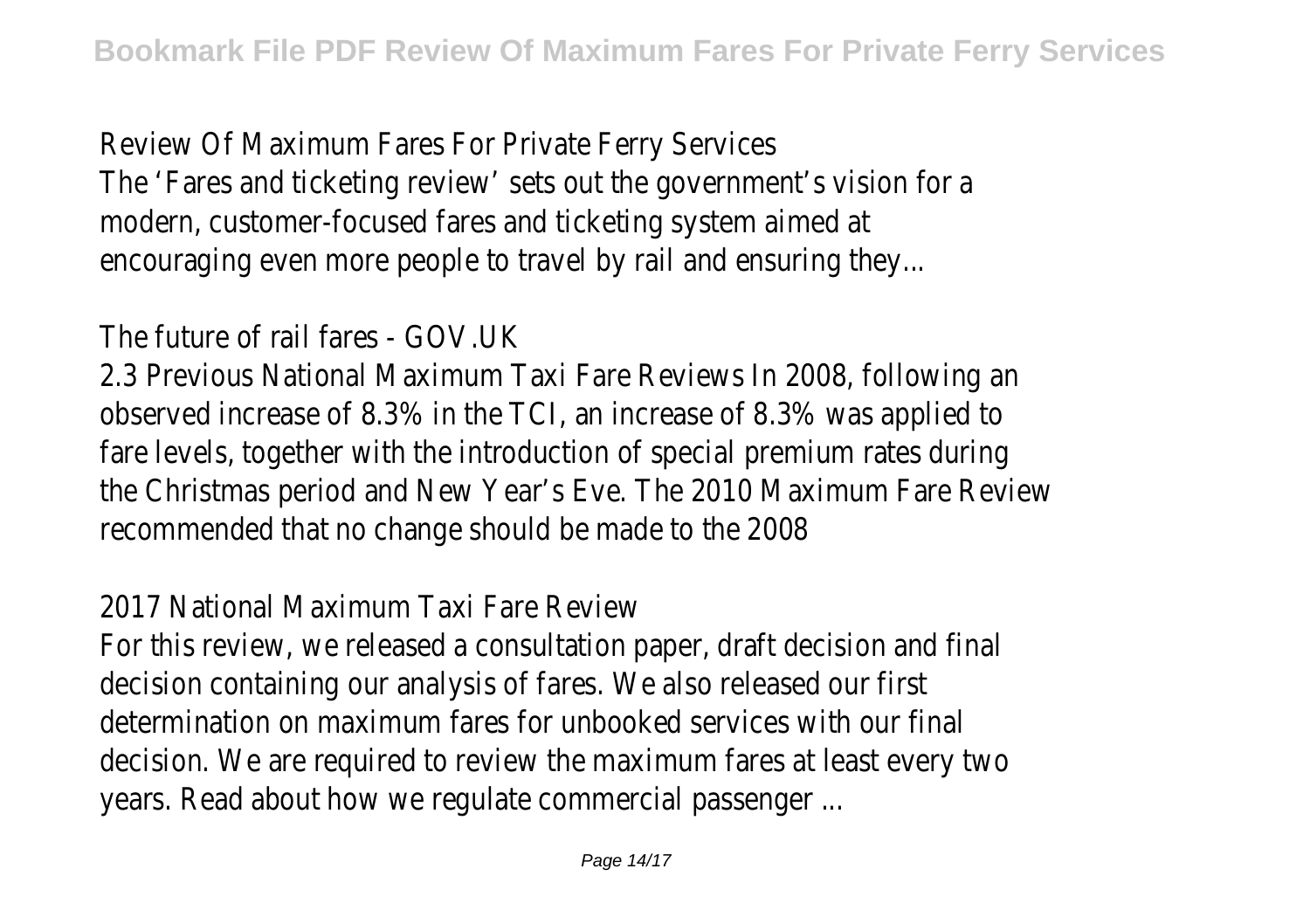Unbooked commercial passenger vehicle fare review 2018 ...

You may be eligible for free travel or discounts off your fares. Contactless and Oyster account. Get an account to manage your travel quickly and easily. Also on this site. Conditions of Carriage; Contact us. We're open from 08:00 to 20:00, 7 days a week. Chat On Facebook or Twitter. Call Charges apply 0343 222 1234

Fares - Transport for London

Review of Maximum Opal Fares Independent Pricing and Regulatory Tribunal PO Box K35 HAYMARKET POST SHOP NSW 1240 Dear Tribunal Members for this review, Thank you for the opportunity to comment on the review to be conducted by the Independent Pricing and Regulatory Tribunal (IPART) into the Maximum OPAL Fares that will apply from 2020 to 30 June

IPART Issues Paper Maximum Opal Fares 2020-2024 BusNSW ... Rail fares and ticketing review Published 8 March 2012 Last updated 9 October 2013 — see all updates. From: Department for Transport. This was published under the 2010 to 2015 Conservative and ...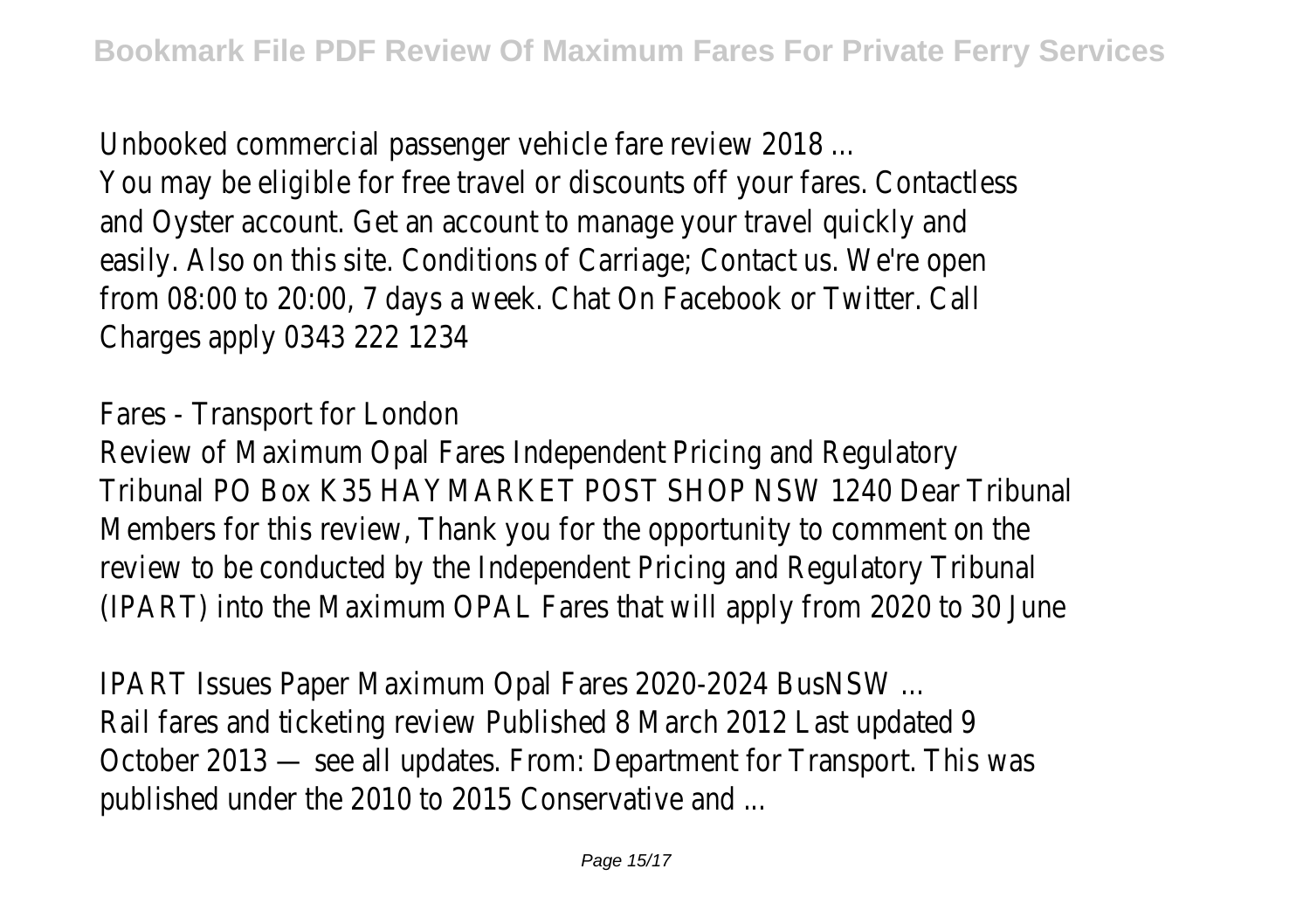## Rail fares and ticketing review - GOV.UK

Members may wish to note that the council cannot set a maximum fare structure for private hire vehicles. 1.4 The last increase in the fare structure was March 2015. At the time of the previous fare review there was an increase in the fares for longer journeys (between 5.56% and

### B O S T O N

Maintaining a reasonable progression of fare with journey length. The previous taxi fares and tariff review resulted in a proposed decrease of average taxi fares by 0.1 per cent. However, as this change was so small, it was decided that we would freeze taxi fares and the 0.1 per cent decrease would be deferred until April 2016. This

Taxi Fare and Tariff review 2016 - TfL Consultations Since then, a Maximum Fare Review has been carried out approximately every two years to allow adjustments for changes in the operating costs and market environment facing the taxi industry. The National Transport Authority (NTA) has been responsible for carrying out the reviews since 2011. As part of the Maximum Fare Review in 2014, the various ... Page 16/17